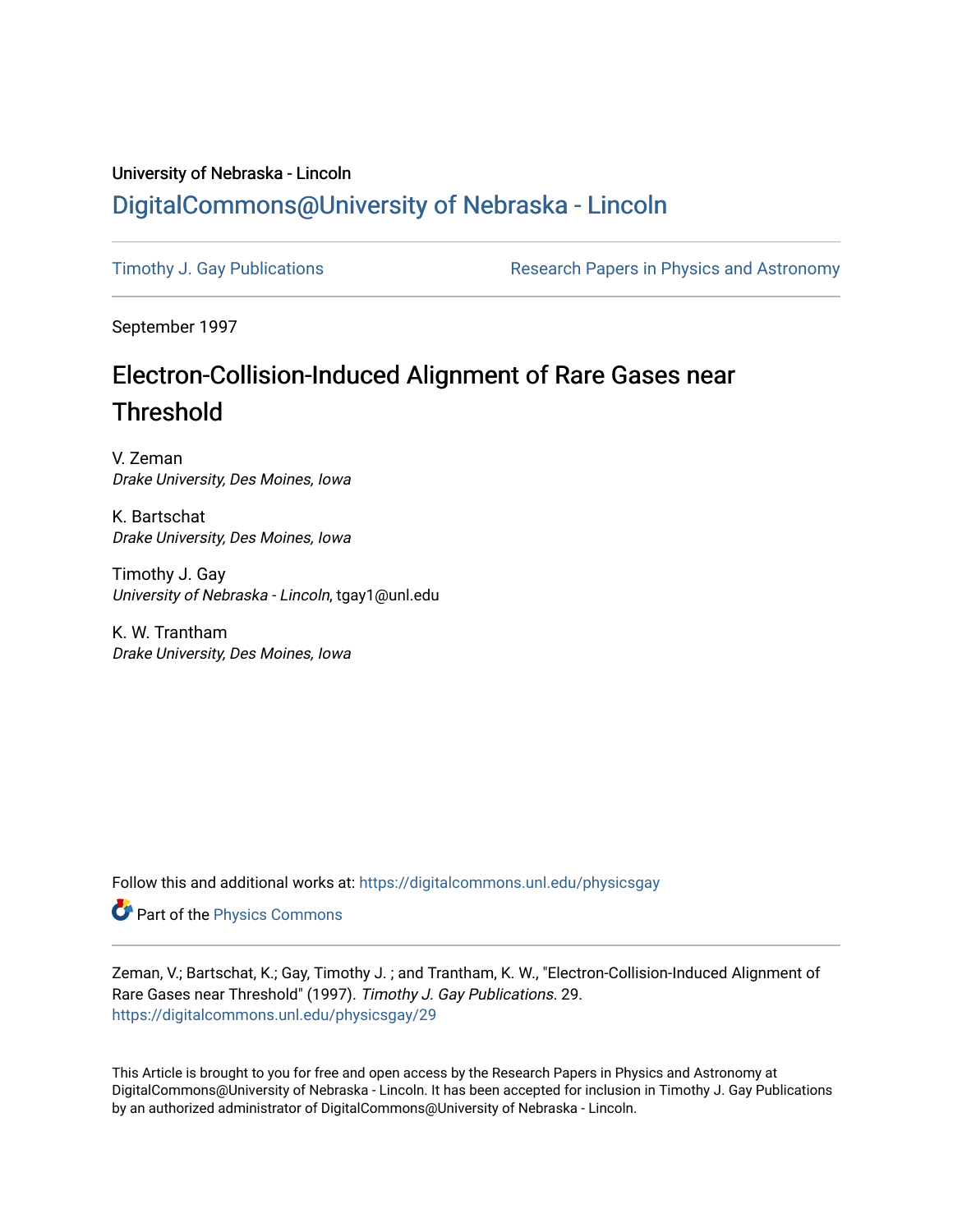## **Electron-Collision-Induced Alignment of Rare Gases near Threshold**

V. Zeman and K. Bartschat

*Department of Physics and Astronomy, Drake University, Des Moines, Iowa 50311*

T. J. Gay and K. W. Trantham\*

*Behlen Laboratory of Physics, University of Nebraska, Lincoln, Nebraska 68588-0111*

(Received 30 May 1997)

Results of a semirelativistic *R*-matrix calculation are compared with experimental values for light polarizations and alignment parameters of the second excited-state manifolds of neon and krypton following electron impact excitation. The calculations focus on the near-threshold regime, where negative-ion resonances have a significant effect on the atomic alignment. A grouping of the alignment values according to the electronic angular momentum *J* of the excited state is observed and qualitatively explained by angular momentum coupling considerations. [S0031-9007(97)04027-1]

PACS numbers: 34.80.Dp, 34.80.Nz

When atoms are excited by beams of electrons, they generally emit polarized light. The study of this polarization can reveal information about the collision dynamics unavailable from measurements of the collision cross sections alone [1]. Studies with spin-polarized incident electrons can provide even more detailed information about the collision physics [2]. Increasingly sophisticated and detailed measurements, in concert with the advent of new theoretical methods and dramatic improvements in desktop computing power in the last decade, have placed our understanding of electronic collisions with the simplest ground-state atoms such as H, He, and the light alkalis on a firm footing [3]. Our knowledge of electronic collisions involving heavy atoms with many outer-shell electrons, in which relativistic effects can be important, is much poorer. Early attempts to cobble together relativistic theories of electron-heavy-atom collisions have been severely limited by computing power, and have met with only limited success [3].

In this Letter, we use results from state-of-the-art semirelativistic *R*-matrix calculations, which do not suffer as much from difficulties endemic to earlier perturbative and close-coupling approaches, to provide new physical insight into one of the oldest problems in electron-atom scattering: collision-induced alignment of the excited state in an axially symmetric geometry, i.e., without the detection of the scattered electrons [4]. This subject has been the focus of recent attention [5–9].

One of the central issues in this problem has been the near-threshold behavior of the alignment (and hence the fluorescence polarization), which is complicated by the formation of negative-ion resonances in the threshold region [6,8–12]. In this regime perturbative calculations are clearly inappropriate. On the other hand, it is crucial that close-coupling approaches have an adequate basis set to describe resonance formation and decay. It is in this energy range, within 5 eV of threshold, that we focus our discussion. Our method is particularly powerful here because of its inclusion of a large number of coupled channels. As we will show, spin-dependent relativistic effects, which can be probed experimentally using spin-polarized electrons, and which have historically been difficult to predict theoretically, are well described by our calculations. By comparing the alignment values for a complete manifold of excited states, a systematic grouping of alignment by *J* value is revealed and explained using angular momentum arguments.

Studies of electron-collision-induced alignment in heavy atoms have, to date, been cursory. (We do not consider here experiments in which the scattered electron and the decay photon are detected in coincidence.) The pioneering measurements of Skinner and Appleyard, made in 1927, involved Hg targets [4]. More recently, experiments have been performed with alkalis and alkali earths, noble gases, and with a few other targets such as the group IIB elements [11]. With the exception of the work of the Münster group on Hg [13], none involved polarized electrons. Furst *et al.* [5,14] made the first measurements using a polarized electron beam in the study of the heavy noble gases, and the Perth group has recently reported extensive measurements with neon using polarized electrons as well [7–9].

Heavy noble gases have several advantages as targets. Perhaps most importantly, they present a stringent challenge to theory. The  $np^5(n+1)p$  excited state configuration provides a complex manifold of ten fine-structure levels. This allows for a detailed comparison of excitation dynamics for different final-state spin-orbit couplings. In addition, noble gases are easy to handle experimentally, and the  $np^5(n + 1)p$  manifold decays primarily by visible radiation, making the photon polarimetry relatively easy. The apparatuses used for our measurements have been described earlier [5,15].

The details of the *R*-matrix calculation for *e*-Ne scattering will be presented elsewhere [16]. Briefly, it is a 31-state semirelativistic model, based on the Belfast *R*-matrix codes [17], where the ground state and all excited states with configurations  $2p^53s$ ,  $2p^53p$ ,  $2p^54s$ , and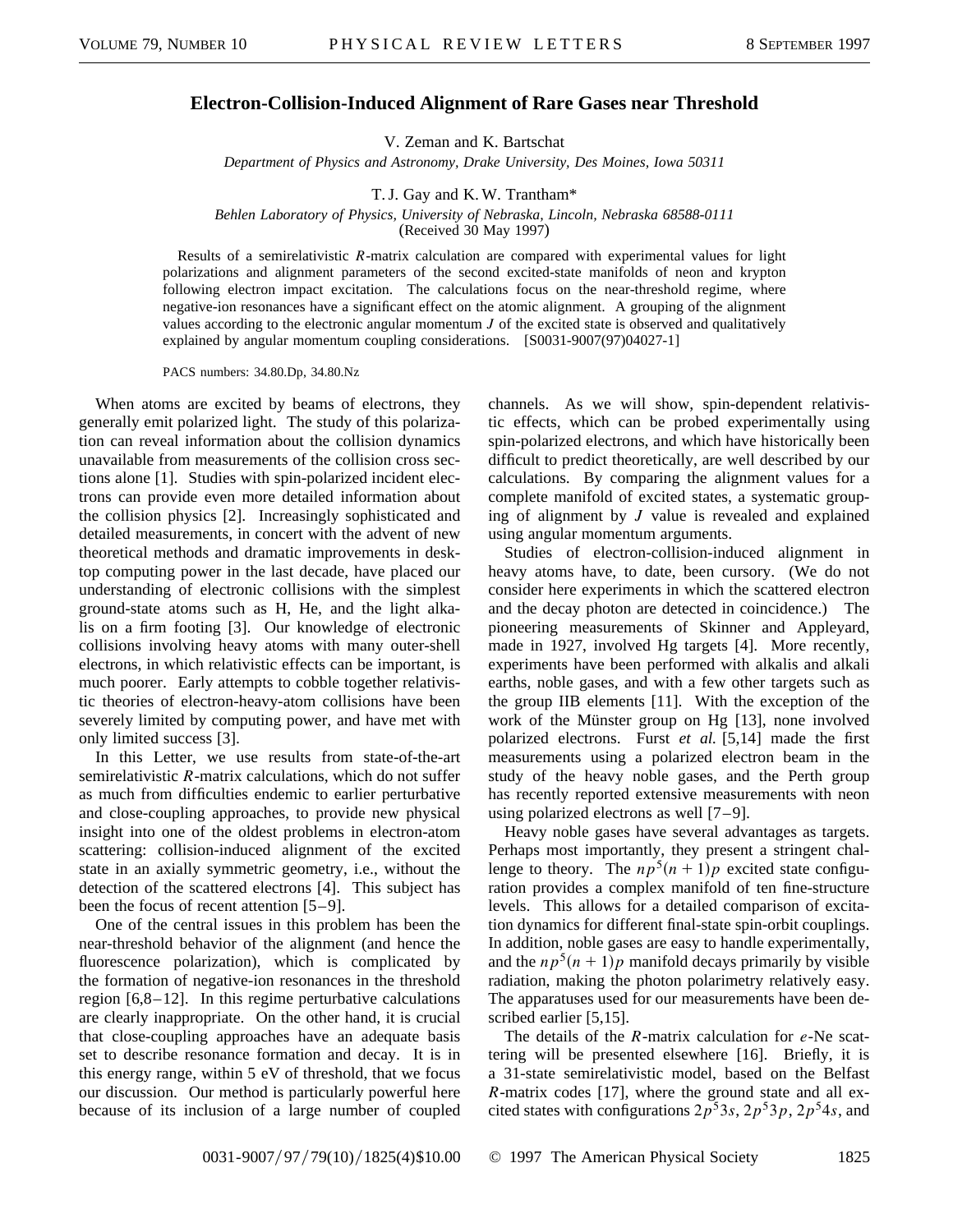$2p<sup>5</sup>3d$  are included in the close-coupling expansion. In addition, special care has been taken to produce a 3*p* orbital that is particularly suitable for the description of the states of interest. This sophisticated basis set, in combination with the inclusion of the one-electron relativistic Breit-Pauli terms in the Hamiltonian, gives us confidence in the reliability of our results for excitation of the heavy noble gases in the near-threshold region. The present calculation represents the first step towards a converged "*R*-matrix with pseudostates" [18,19] (RMPS) treatment of this complicated problem which, following the RMPS' success for light nonrelativistic targets, would be highly desirable at intermediate energies.

In the electric-dipole approximation, two linear polarization fractions,  $P_1$  and  $P_2$ , are required to describe the alignment of the atomic excited state. These correspond to polarization along  $(P_1)$ , or at 45 $\degree$  ( $P_2$ ), to the electron beam axis. Equivalently, they describe the magnitude and direction of the atomic alignment, or the second moment of the electronic distribution.

Figure 1 shows  $P_1$  values for excitation of the  $3p[5/2]_3(^3D_3)$  and  $3p'[3/2]_2$  (" $^3P_2$ ") states in neon. (The quotation marks indicate that the latter is not a true Russell-Saunders state.) These data were taken with photons observed at a polar angle of  $\theta = 135^{\circ}$ . First, we note that the theory does a good qualitative job of describing the energy dependence and magnitude of the data. This is noteworthy in itself given the complexity of the physical process and the target under consideration. (Cascading from higher levels begins to be appreciable about 2 eV above threshold; this may account for the increasing discrepancy between theory and experiment at higher energies.) Second, the  ${}^{3}D_3$  data approach the required kinematic threshold value of  $P_1 = 0.28$  [15]. This value is determined for a well  $LS$ -coupled  ${}^{3}D$  state by the fact that (i) it must be excited by exchange and (ii) only  $M_L = 0$  magnetic sublevels can be populated at threshold. Since the  ${}^{3}P_{2}$  level is not well *LS* coupled, it does not have a kinematically defined threshold value. The calculation also indicates that negative-ion resonances



FIG. 1. Linear polarization  $P_1$  after electron impact excitation of Ne. The experimental data were taken at a polar angle relative to the incident beam axis  $\theta = 135^{\circ}$ .

[6,12], which decay into the <sup>3</sup> $D_3$  state, should affect  $P_1$ . These are not seen as clearly in the experimental data because of the energy width of the electron beam we used  $(\approx 0.3$  eV).

Qualitatively, the most interesting aspect of the  ${}^{3}D_3$  data is the fact that they do not drop as rapidly from their threshold value as do the  ${}^{3}P_{2}$  results. Our calculations indicate that the  ${}^{3}P_{2}$  values of  $P_{1}$  drop to less than 50% of their threshold value within 0.1 eV of threshold. (The qualitative differences between theory and experiment below 1 eV for this state are due, at least in part, to the high energy "tail" of our electron beam.) In contrast, the calculated  ${}^{3}D_3$  values do not decrease to half their initial value until 6 eV above threshold. An interesting difference between the  ${}^3D_3$  and  ${}^3P_2$  states concerns the angular momentum  $j_c$  of their respective cores. While they both have their excited-electron orbital angular momentum, their excitedelectron spins, and  $j_c$  "lined up" to give the maximal  $J$ for the state, the <sup>3</sup>D<sub>3</sub> state has an alignable ( $j_c = 3/2$ ) core while the <sup>3</sup> $P_2$  state does not ( $j_c = 1/2$ ). The tendency of the atomic  ${}^{3}D_3$  alignment to remain high well above threshold has thus in the past been interpreted in terms of an alignment "flywheel" model [7,20]: the "storage" of alignment in the  ${}^{3}D_3$  core could reduce both the depolarizing influence of negative-ion decay and the ordinary fall of  $P_1$  from its threshold value as sublevels with  $M_L > 0$  begin to be excited.

This type of physical information, made apparent by the comparison of states with different angular momentum coupling schemes in the same manifold, points out the utility of such comparative studies. Consequently, we now look more broadly at the dynamical parameter that uniquely determines the value of  $P_1$ : the relative alignment

$$
\langle t(J)_{20}^+ \rangle \equiv \frac{\langle T(J)_{20}^+ \rangle}{\langle T(J)_{00}^+ \rangle}.
$$
 (1)

The integrated state multipoles are defined by [21]

$$
\langle T(J)_{KQ}^{\dagger} \rangle = \sum_{M'M} (-1)^{J-M'} \sqrt{2K+1}
$$
  
 
$$
\times \begin{pmatrix} J & K \\ M' & -M & -Q \end{pmatrix} \langle JM' | \rho | JM \rangle. (2)
$$

Here  $\langle JM' | \rho | JM \rangle$  is an element of the density matrix that describes the excited atomic state if the scattered electrons are not observed. The value of  $P_1$  is independent of incident electron polarization and, for dipole emission from a state with angular momentum *J* to one with  $J_f$ , can be expressed as [21]

$$
P_{1} = \frac{3\left\{\frac{112}{JJJ_{f}}\right\} \langle t_{20}^{+} \rangle \sin^{2} \theta}{\frac{(-1)^{J+J_{f}}}{G_{2}} \sqrt{\frac{8}{3(2J+1)}} - \left\{\frac{112}{JJJ_{f}}\right\} \langle t_{20}^{+} \rangle (3 \cos^{2} \theta - 1)},
$$
\n(3)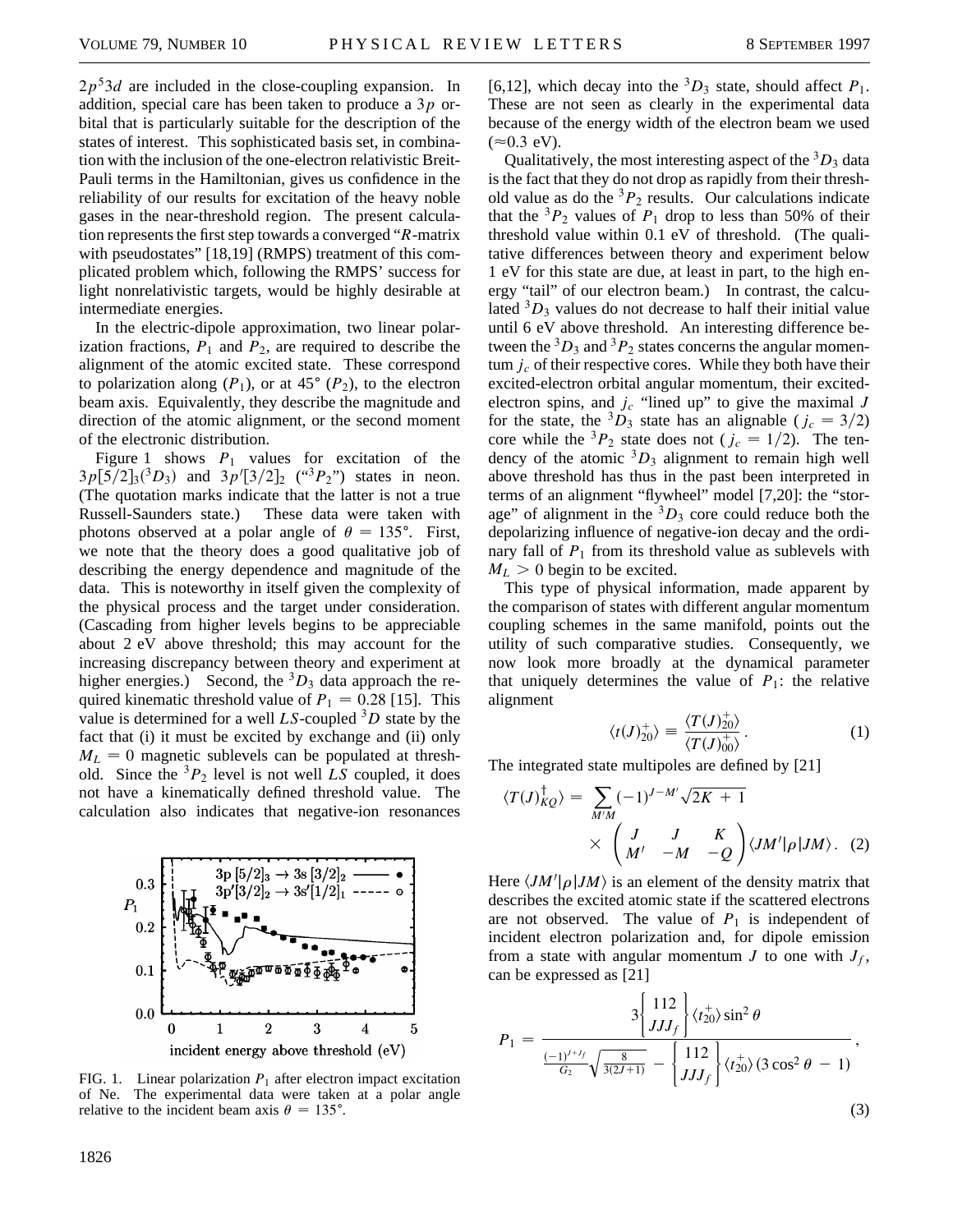where  $G_2$  is a factor to account, if necessary, for depolarization of the radiation due to atomic hyperfine structure.

Figure 2 shows results for  $\langle t_{20}^+ \rangle$  as a function of incident electron energy for the eight Ne states with configuration  $2p^53p$  and  $J \neq 0$ . (For  $J = 0, \langle t_{20}^+ \rangle$  is identically zero.) For energies of only a few tenths of an eV above threshold, we note a striking systematic effect: the results cluster by *J* value of the excited state. Although the agreement between theory and experiment (and between different sets of experimental data) is not perfect, the general trend is clearly confirmed.

We can qualitatively explain this clustering with arguments based on angular momentum coupling. Since the diagonal elements of the density matrix are the angleintegrated magnetic sublevel cross sections  $Q_M$ , the relative alignment parameters for the various *J* values can be written as [21]:



FIG. 2. Relative alignment parameter  $\langle t_{20}^+ \rangle$  after electron impact excitation of the Ne  $2p^33p$  manifold. For incident energies more than 0.2 eV above threshold, the top four curves belong to states with  $J = 1$ , the next three to  $J = 2$ , and the bottom one to the  $J = 3$  state. In detail, the curves and symbols are as follows:  $J = 1$ : solid line,  $\times$ ,  $3p[3/2]_1$ ; long dashes, squares,  $3p[1/2]_1$ ; short dashes, triangles,  $3p^7[3/2]_1$ ; dots,  $+, 3p'[1/2]_1$ .  $J = 2$ : solid line,  $*, 3p[5/2]_2$ ; long dashes, diamonds,  $3p[3/2]_2$ ; short dashes, • and  $\frac{1}{2}$ ,  $3p'[3/2]_2$ .  $J = 3$ : solid line, open, and solid squares,  $3p[5/2]_3$ . The experimental data are taken from Yu *et al.* [8,9] and from this work ( $\square$  for  $3p[5/2]_3$  and  $\circ$  for  $3p'[3/2]_2$ ).

$$
J = 1: \langle t_{20}^+ \rangle = \sqrt{2} \frac{Q_1 - Q_0}{Q_1 + Q_0}; \tag{4}
$$

$$
J = 2; \langle t_{20}^+ \rangle = \sqrt{\frac{10}{7} \frac{2Q_2 - Q_1 - Q_0}{2Q_2 + 2Q_1 + Q_0}}; \qquad (5)
$$

$$
J = 3; \langle t_{20}^+ \rangle = \frac{1}{\sqrt{3}} \frac{5Q_3 - 3Q_1 - 2Q_0}{2Q_3 + 2Q_2 + 2Q_1 + Q_0}.
$$
 (6)

Furthermore, conservation of the total angular momentum of the collision system implies the selection rule

$$
M + m_{\ell_f} + m_f = m_i, \qquad (7)
$$

where  $m_{\ell_f}$  is the orbital angular momentum component of the scattered electron while  $m_f$   $(m_i)$  is its final (initial) spin projection with respect to the quantization axis. Note that Eq. (7) holds for an initial atomic state with  $J = 0$ and our choice of quantization axis along the incident beam direction.

It follows from Eq. (7) that excitation processes without spin flip ( $m_f = m_i$ ) require  $M = -m_f$ , while excitation processes with spin flip  $(m_f = -m_i)$  require  $M = -m_{\ell_f} \pm 1$ . Consequently, there are no contributions from projectile partial waves with  $\ell_f = 0, 1$  to  $Q_3$  at all, while *Q*<sup>2</sup> contains only an exchange contribution from  $\ell_f = 1$ . On the other hand, optically forbidden transitions, like the ones discussed in this work, are strongly affected by partial waves with small angular momenta. Hence one can expect  $Q_0$  and  $Q_1$  to be significantly larger than *Q*<sup>2</sup> and *Q*3, respectively, especially near threshold. According to Eqs.  $(4)$ – $(6)$ , this result will indeed lead to a large negative alignment for states with  $J \ge 2$ . On the other hand, the alignment parameter for the  $J = 1$  states contains the *difference* between  $Q_1$  and  $Q_0$  in the numerator, and so one would expect a smaller value in this case. This grouping of alignment by *J* has not been observed before because of the lack of comprehensive data sets for a given atom, and because much of the previous alignment data was taken with unresolved fine structure.

When transversely polarized incident electrons are used in these experiments, it is possible to also produce alignment corresponding to a tilting of the charge cloud away from the electron beam axis in the plane perpendicular to the direction of electron polarization. Such tilting is described by the relative alignment parameter  $\langle t_{21}^{\dagger} \rangle$ . It can occur only if exchange excitation occurs and either (a) appreciable spin-orbit forces act on the continuum electron ("Mott scattering") or (b) the excited state is not well *LS* coupled [14,22]. For noble gases lighter than radon, we have shown previously that Mott scattering is negligible [14]. Hence any nonzero  $P_2$  values must be due to the breakdown of *LS* coupling in the excited state. The production of nonzero  $\langle t_{21}^+ \rangle$  thus requires a combination of exchange and internal relativistic effects. As such, it provides a stringent test of any theoretical calculation [9,22].

Values of  $P_2$  for several transitions in Ne and Kr are shown in Fig. 3. (The *e*-Kr calculation was set up similarly to the one for Ne [16].) For both targets the agreement between theory and experiment is very satisfactory.